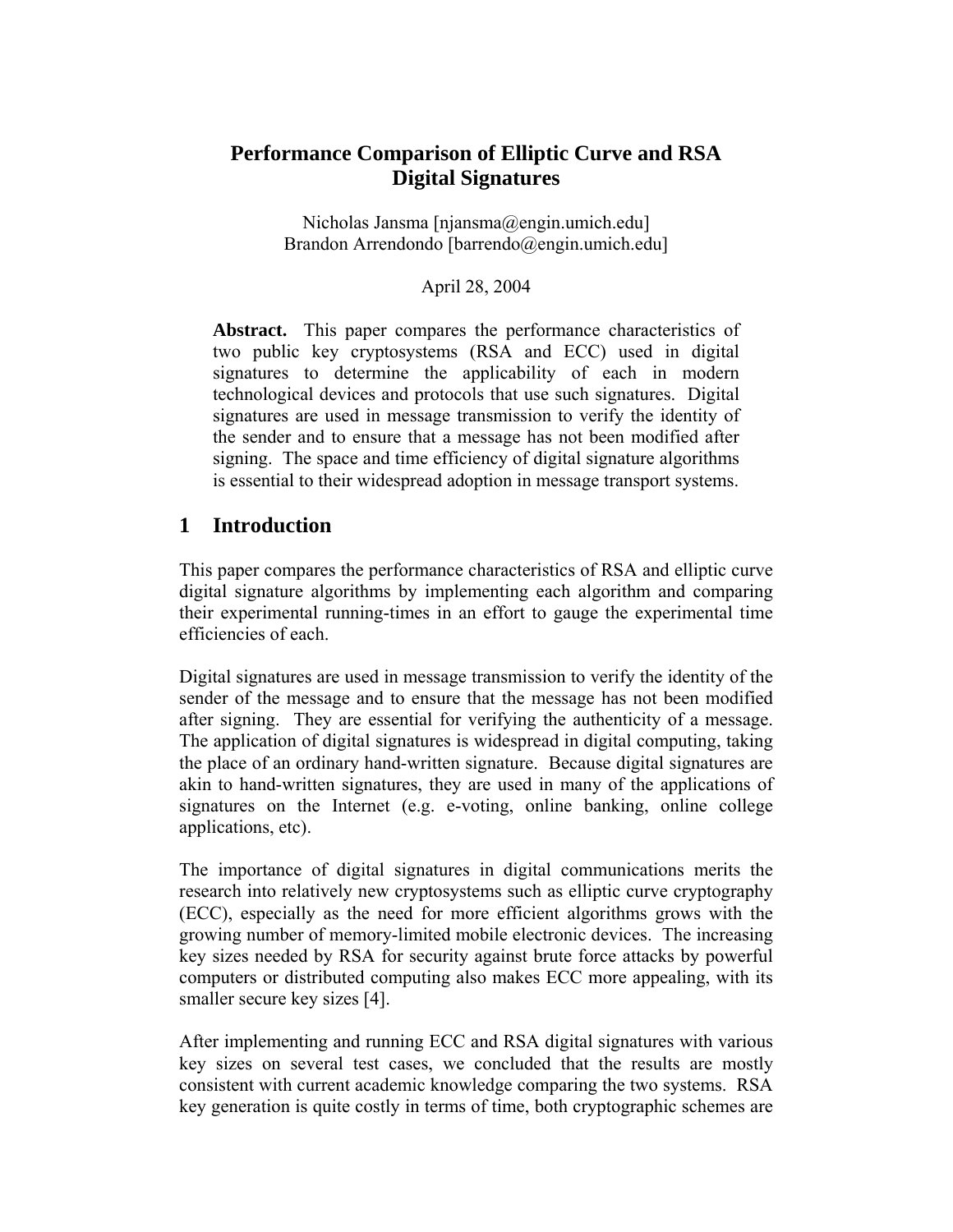comparative (up to 7680 bit RSA signing) for message signing, and RSA scales better than ECC in signature verification.

## **2 Preliminary Background**

Public key cryptography is used in digital signatures to verify the identity of the sender of a message and the contents of the message. This must be done in such a way that the private key of the sender remains secret and an unknown adversary is not able to potentially forge the signature. Given a public key cryptosystem in which it is reasonably hard to obtain a user's private key, and public key exchange can take place with a high level of confidence of user identity, digital signatures can be created and used in the following manner:

Alice wants to send a message to Bob and Bob wants to ensure Alice is the actual sender of the message and that the message's contents have not been modified in transit.

- 1. Alice can generate a private key and public key and send her public key to Bob.
- 2. Alice then creates a hash of the message she wishes to send to Bob. She then encrypts this hash using her private key. She appends this signature to the message she sends to Bob.
- 3. Bob can then verify that Alice sent the message by decrypting the signature using Alice's public key. The result of the decryption will be the hash of the message Alice originally sent. Bob can then hash the message in the same way Alice did and compare the two hashes.

Using this method, Bob can prove whether Alice sent the message or not because only Alice's private key could encrypt the signature. He can also prove that the message is the original unmodified message Alice sent, for as long as hashing is relatively unique, any changes in the message would change the message hash (also called the message digest).

The underlying public key system used to generate digital signatures can make a considerable difference in the performance of the digital signature process. The two public key cryptosystems we compare in this paper are RSA and ECDSA.

# **3 Rivest Shamir Adelman (RSA)**

RSA is one of the oldest and most widely used [14] public key cryptography algorithms. The algorithm was invented in 1977 by Ron Rivest, Adi Shamir, and Leonard Adleman.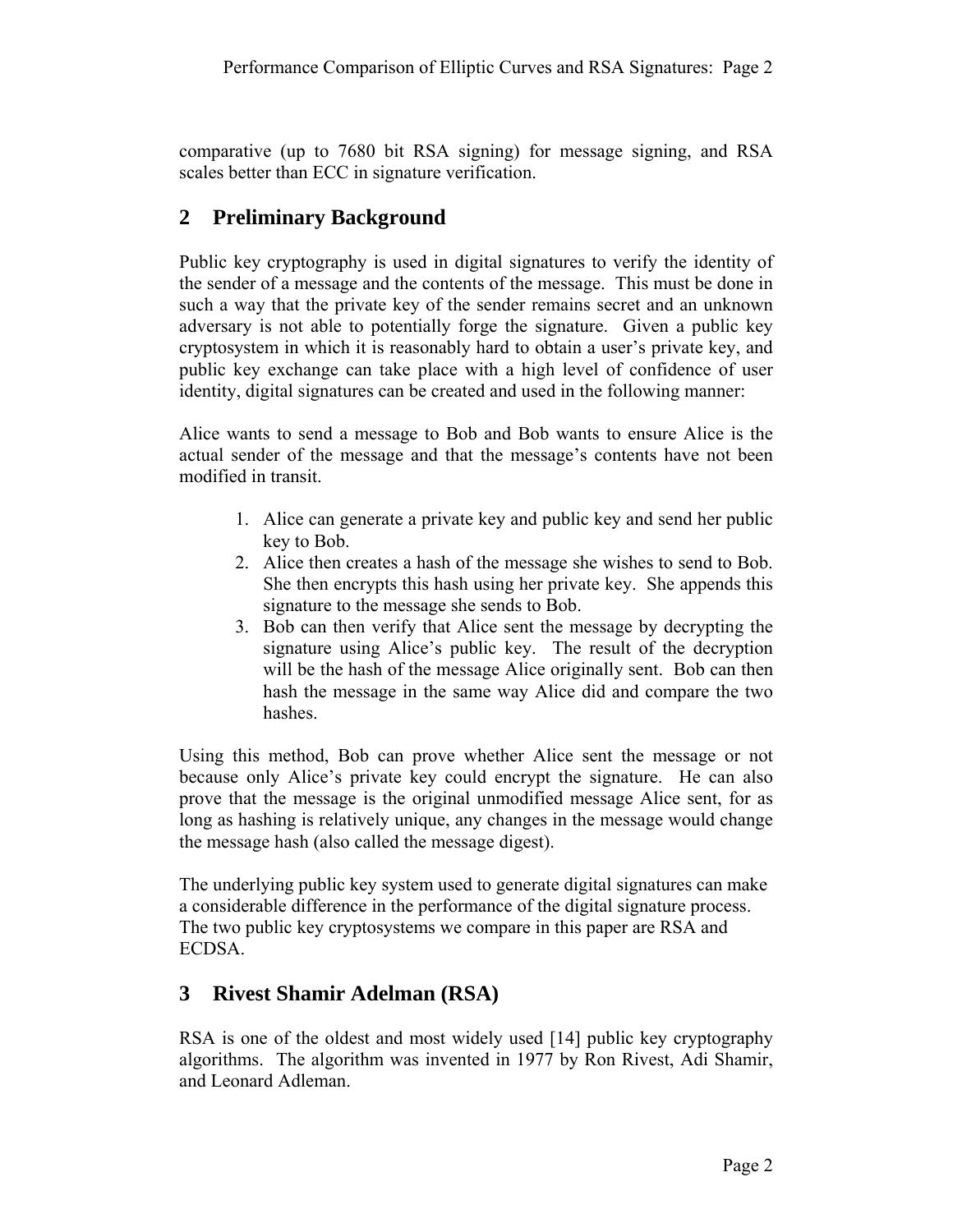The RSA cryptosystem is based on the assumption that factoring is a computationally hard task. This means that given sufficient computational resources and time, an adversary should not be able to "break" RSA (obtain a private key) by factoring. This does not mean that factoring is the only way to "break" RSA (in fact, breaking RSA may be easier than factoring, see [5]), but currently no other methods have been proposed to efficiently break RSA.

### **3.1 RSA Key Generation**

A RSA public and private key pair can be generated using the algorithm below  $[15]$  :

- 1. Choose two random prime numbers *p* and *q* such that the bit length of *p* is approximately equal to the bit length of *q*.
- 2. Compute n such that  $n = p * q$ .
- 3. Compute  $\phi(n)$  such that  $\phi(n) = (p-1)^*(q-1)$ .
- 4. Choose a random integer e such that  $e < \phi(n)$  and  $gcd(e, \phi(n)) = 1$ , then compute the integer *d* such that:  $e^*d \equiv 1 \text{ mod } \phi(n)$ .
- 5. (*n*, *e*) is the public key, and *d* is the private key.

### **3.2 RSA Signature Generation**

Signature of a message *m* is a straightforward modular exponentiation using the hash of the message and the private key. The signature *s* can be obtained by:

 $s =$ hash $(m)^d$  (mod *n*)

A common hash algorithm used is SHA-1 (as described in FIPS 180-2 [9]).

### **3.3 RSA Signature Verification**

To verify a signature *s* for message *m*, the signature must first be decrypted using the author's public key  $(n, e)$ . The hash *h* is thus obtained by

 $h = s^e \pmod{n}$ 

If *h* matches hash $(m)$ , then the signature is valid – the message was signed by the author, and the message has not been modified since signing.

# **4 Elliptic Curve Cryptography (ECC)**

An elliptic curve is given by an equation in the form of:

$$
y^2 = x^3 + ax + b
$$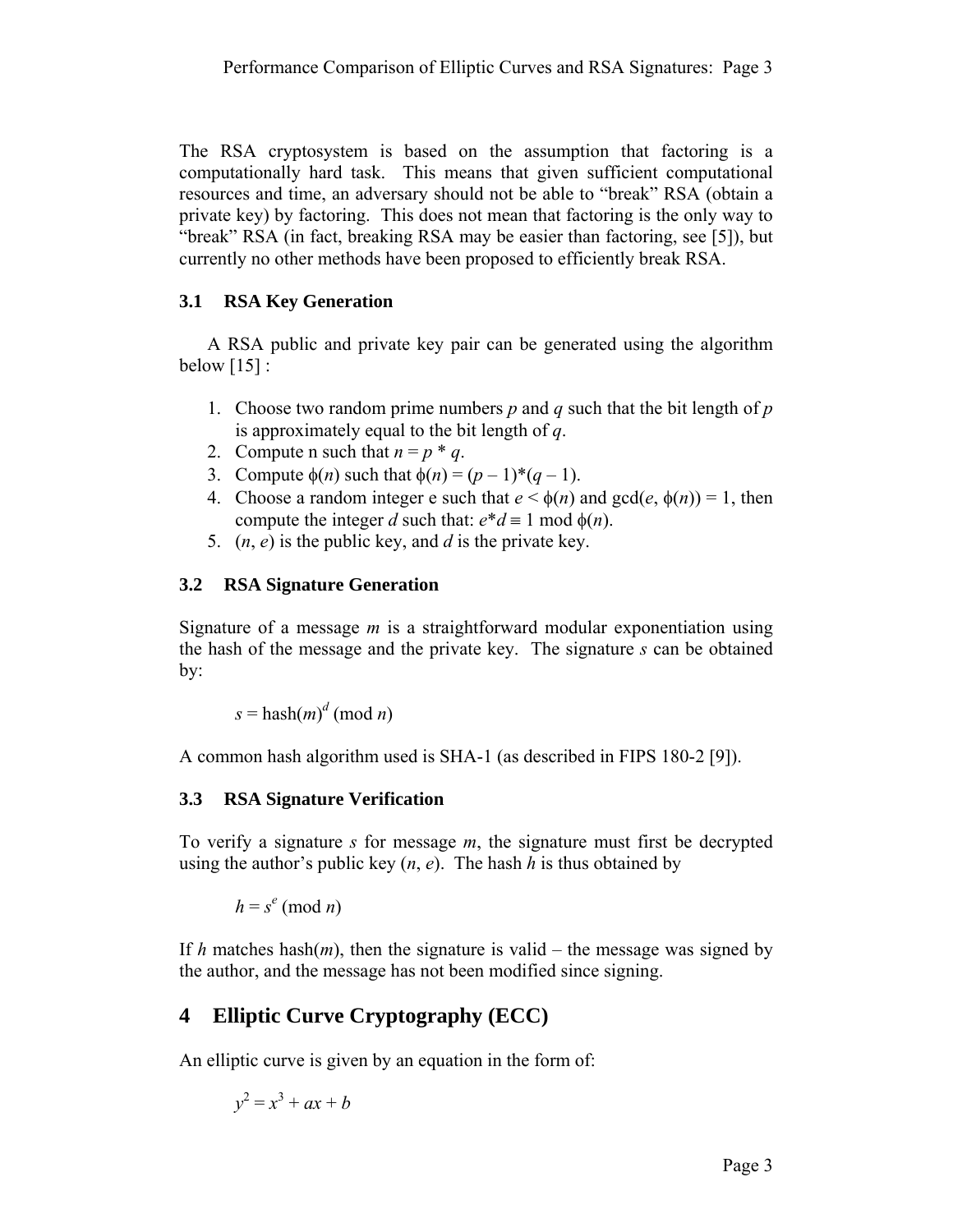where  $4a^3 + 27b^2 \neq 0$ 

Many interesting problems arise from the set of points on elliptic curves over a finite field under group operations. The finite fields that are commonly used are those over primes  $(F_p)$  and binary fields  $(F_2^n)$ . The security of ECC is based on the elliptic curve discrete logarithm problem (ECDLP). This problem is defined as:

Given points X, Y on the elliptic curve, find *z* such that:

 $X = zY$ 

The discrete logarithm problem over this group in a finite field is a good oneway function because there are currently no known polynomial time attacks for solving the problem [13]. The methods for computing the solutions to the ECDPL are much less efficient than that of factoring, so ECC can provide the same security as RSA with smaller key lengths.

ECC was developed independently by Neal Koblitz and Victor Miller in 1985.

## **4.1 ECC Key Generation**

To generate a public and private key pair for use in ECC communications, an entity would perform the following steps:

- 1. Find an elliptic curve  $E(K)$ , where K is a finite field such as  $F_p$  or  $F_2^{\text{n}}$ , and a find point *Q* on *E(K)*. *n* is the order of *Q*. Recommended domain parameters for  $E(K)$  are suggested in [11].
- 2. Select a pseudo random number *x* such that  $1 \le x \le (n 1)$ .
- 3. Compute point  $P = xQ$ .
- 4. Your ECC key pair is  $(P, x)$ , where P is your public key, and x is your private key.

### **4.2 ECC Digital Signatures (ECDSA)**

The Elliptic Curve Digital Signature Algorithm (ECDSA) is defined in FIPS 186-2 [10] as a standard for government digital signatures, and described in ANSI X9.62. ECDSA was first proposed by Scott Vanstone [6] in 1992.

## **4.2.1 ECDSA Signature Generation**

To create a signature *S* for a message *m*, using ECC key pair (*P*, *x*) over *E*(*K*), an entity performs the following steps [8]:

1. Generate a random number *k* such that  $1 \leq k \leq (n-1)$ .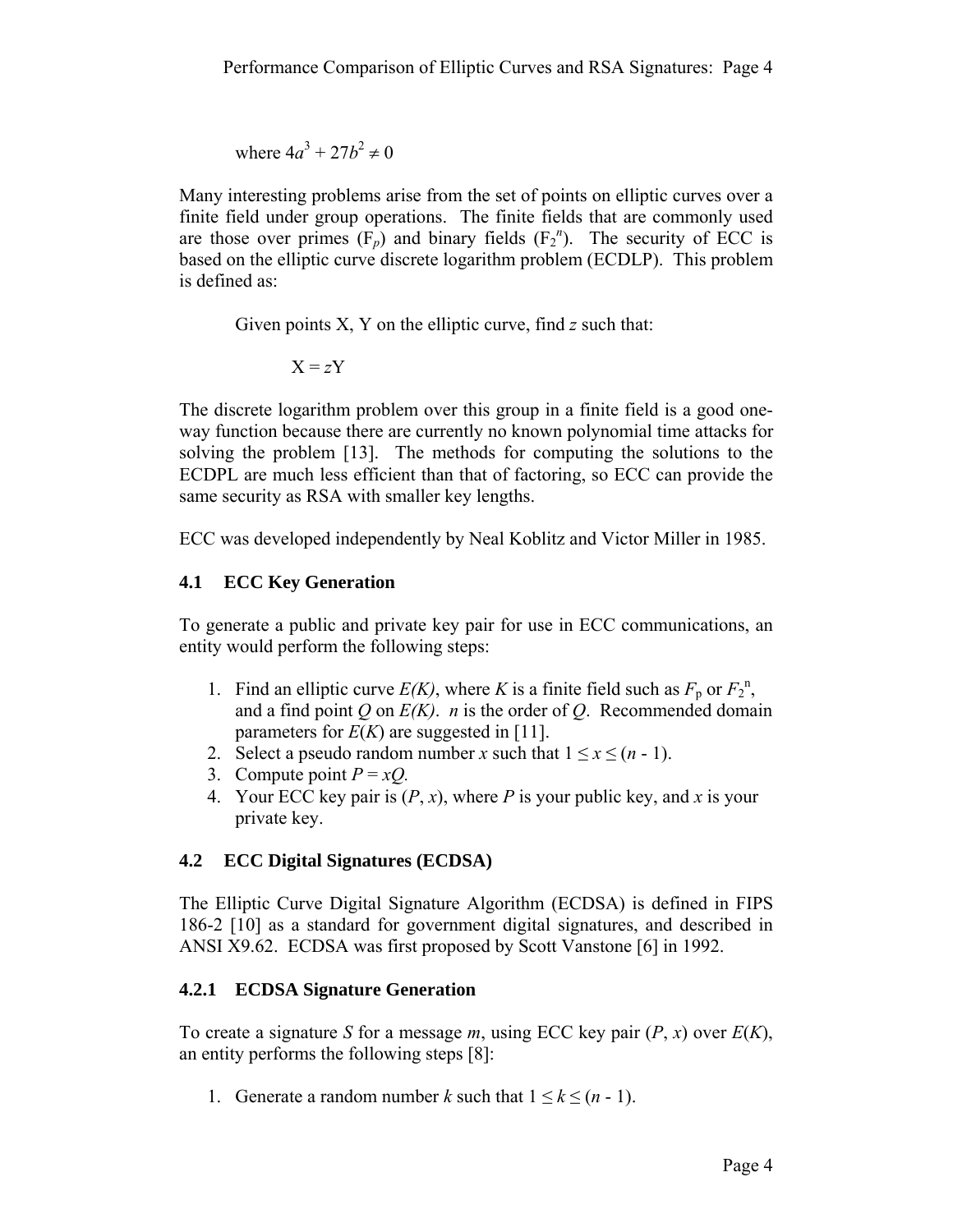- 2. Compute point  $kQ = (x_1, y_1)$ .
- 3. Compute  $r = x_1 \pmod{n}$ . If  $r = 0$ , go to step 1.
- 4. Compute  $k^{-1}$  (mod *n*).
- 5. Compute SHA-1(*m*), and convert this to an integer *e*.
- 6. Compute  $s = k^{-1}(e + xr) \pmod{n}$ . If  $s = 0$ , go to step 1.
- 7. The signature for message *m* is  $S = (r, s)$ .

### **4.2.2 ECDSA Signature Verification**

To verify a signature  $S = (r, s)$  for message *m* over a curve  $E(K)$  using the author's public key *P*, an entity performs following [8]:

- 1. Verify *r* and *s* are integers over the interval [1, *n* 1].
- 2. Compute SHA-1(*m*) and convert this to an integer *e.*
- 3. Compute  $w = s^{-1} \pmod{n}$ .
- 4. Compute  $u_1 = ew \pmod{n}$  and  $u_2 = rw \pmod{n}$ .
- 5. Compute  $X = u_1Q + u_2P$
- 6. If  $X = \hat{O}$ , reject *S*. Otherwise, compute  $v = x_1 \pmod{n}$ .
- 7. Accept if and only if  $v = r$ .

# **5 Run-time Comparisons**

To test and compare the performance characteristics of the RSA and ECDSA signature algorithms, we independently tested each of the three main components: key generation, signature generation and signature verification.

Since ECC offers security equivalent to RSA using much smaller key sizes, the performances were tested according to the following table, suggested from [4].

| <b>Symmetric</b> | <b>ECC</b> | <b>RSA</b> |
|------------------|------------|------------|
| 80               | 163        | 1024       |
| 112              | 233        | 2240       |
| 128              | 283        | 3072       |
| 192              | 409        | 7680       |
| 256              | 571        | 15360      |

**Table 5-1: Comparable key sizes (in bits)** 

Tests were performed on an Intel P4 2.0 GHz machine with 512MB of RAM. The message used for signing is a 100 KB text file.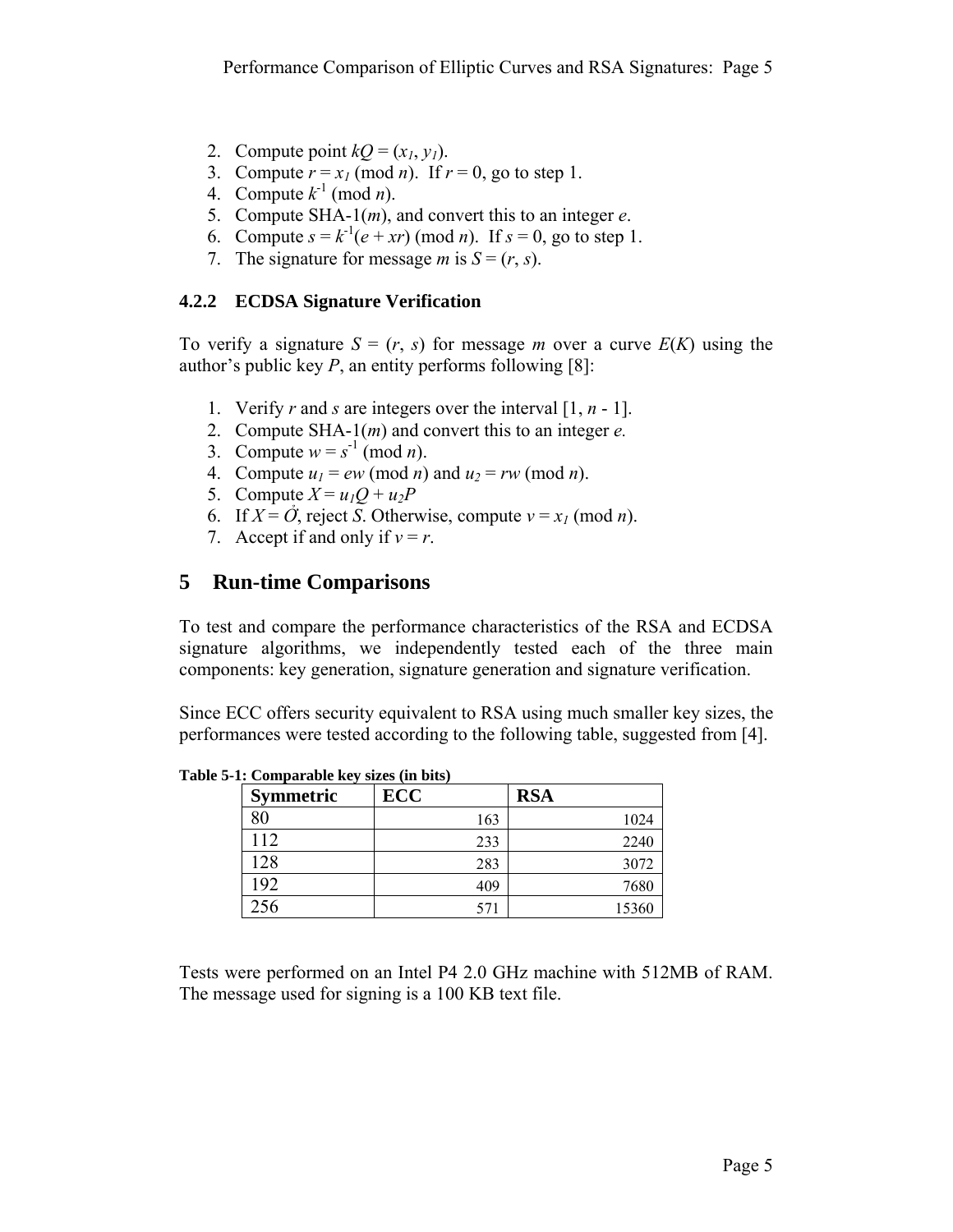#### **5.1 Key Generation**

|  | Table 5-2: Key generation performance |
|--|---------------------------------------|
|  |                                       |

| <b>Key Generation</b> | <b>Key Length</b> |            | Time (s) |        |
|-----------------------|-------------------|------------|----------|--------|
|                       | ECC               | <b>RSA</b> | ECC      | RSA    |
|                       | 163               | 1024       | 0.08     | 0.16   |
|                       | 233               | 2240       | 0.18     | 7.47   |
|                       | 283               | 3072       | 0.27     | 9.80   |
|                       | 409               | 7680       | 0.64     | 133.90 |
|                       | 571               | 15360      | 1.44     | 679.06 |

Key generation for ECC outperforms RSA at all key lengths, and is especially apparent as the key length increases. Since ECC does not have to devote resources to the computationally intensive generation of prime numbers, ECC can create the private/public key pair in superior speed to RSA comparable lengths.

ECC key generation time grows linearly with key size, while RSA grows exponentially.

### **5.2 Signature Generation**

| <b>Signing</b> | <b>Key Length</b> |            | Time(s) |            |
|----------------|-------------------|------------|---------|------------|
|                | ECC               | <b>RSA</b> | ECC     | <b>RSA</b> |
|                | 163               | 1024       | 0.15    | 0.01       |
|                | 233               | 2240       | 0.34    | 0.15       |
|                | 283               | 3072       | 0.59    | 0.21       |
|                | 409               | 7680       | 1.18    | 1.53       |
|                | 571               | 15360      | 3.07    | 9.20       |

The performance of the two algorithms does not differ until the larger key sizes, where ECC outperforms RSA. One important consideration of the signature generation process is that some of the time for each algorithm is spent computing the SHA-1 hash of the message.

#### **5.3 Signature Verification**

**Table 5-4: Signature verification performance** 

| <b>Verification</b> | <b>Key Length</b> |              | Time (s)   |            |
|---------------------|-------------------|--------------|------------|------------|
|                     | <b>ECC</b>        | <b>RSA</b>   | <b>ECC</b> | <b>RSA</b> |
|                     |                   | 163<br>1024  | 0.23       | 0.01       |
|                     |                   | 2240<br>233  | 0.51       | 0.01       |
|                     |                   | 3072<br>283  | 0.86       | 0.01       |
|                     |                   | 7680<br>409  | 1.80       | 0.01       |
|                     |                   | 15360<br>571 | 4.53       | 0.03       |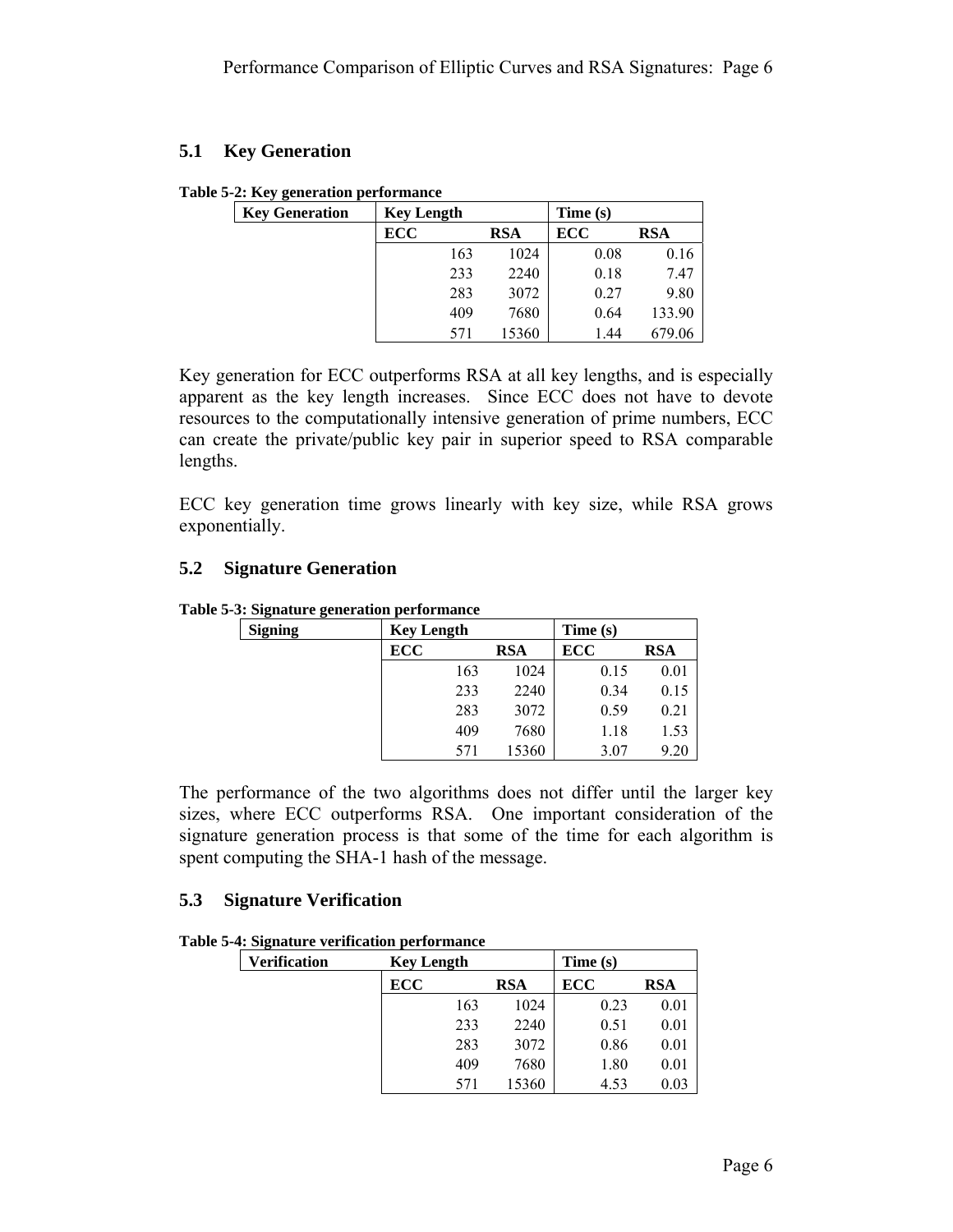Signature verification is where RSA pulls ahead of ECC in performance. The time to verify a message signed in RSA is negligible for the key lengths used, and does not even show a difference until you go from 7680 to 15360 bits. ECC lags behind in performance in every key length, showing nearly linear growth for increasing key sizes.

# **6 Implementation of RSA Signatures**

The implementation of RSA signatures used in the run-time comparisons uses version 5.1 of the Crypto++ $^{TM}$  Library [2]. For convenience and timing, the RSA signature process was divided into three programs, listed below.

## **6.1 rsaKeys.cpp (see Appendix A1 for source code)**

rsaKeys is responsible for public and private RSA key generation. It generates the public and private keys, given key size in bits and the file locations to store these keys.

## **6.2 rsaSign.cpp (see Appendix A2 for source code)**

rsaSign is responsible for signing a message using an RSA private key provided by the user. It also requires the location of the message file and location in which to store the signature file.

We chose to implement RSA signatures using PKCS #1 v2.1 Signature Scheme with appendix version 1.5 (as described in the RSA Cryptography Standard [12]). The hashing algorithm used to hash the messages in the signatures is SHA-1 (as described in FIPS 180-2 [9]).

## **6.3 rsaVerify.cpp (see Appendix A3 for source code)**

rsaVerify verifies a signature made using an RSA private key by decrypting it with the public key. It requires, as input from the user, the location to the public key file, the location of the signature file, and the location of the message file that the signature is signing. After decrypting the signature, it performs a hash of the message and compares it to the hash decrypted to validate the signature.

# **7 Implementation of ECC Digital Signatures (ECDSA)**

The implementation of ECC digital signatures follows the guidelines as specified for Elliptic Curve Digital Signatures (ECDSA) in ANSI X9.62. The ECDSA signature process was split into three programs: key generation, signature generation and signature verification. The open source borZoi library [1], version 1.02 was used to implement these programs.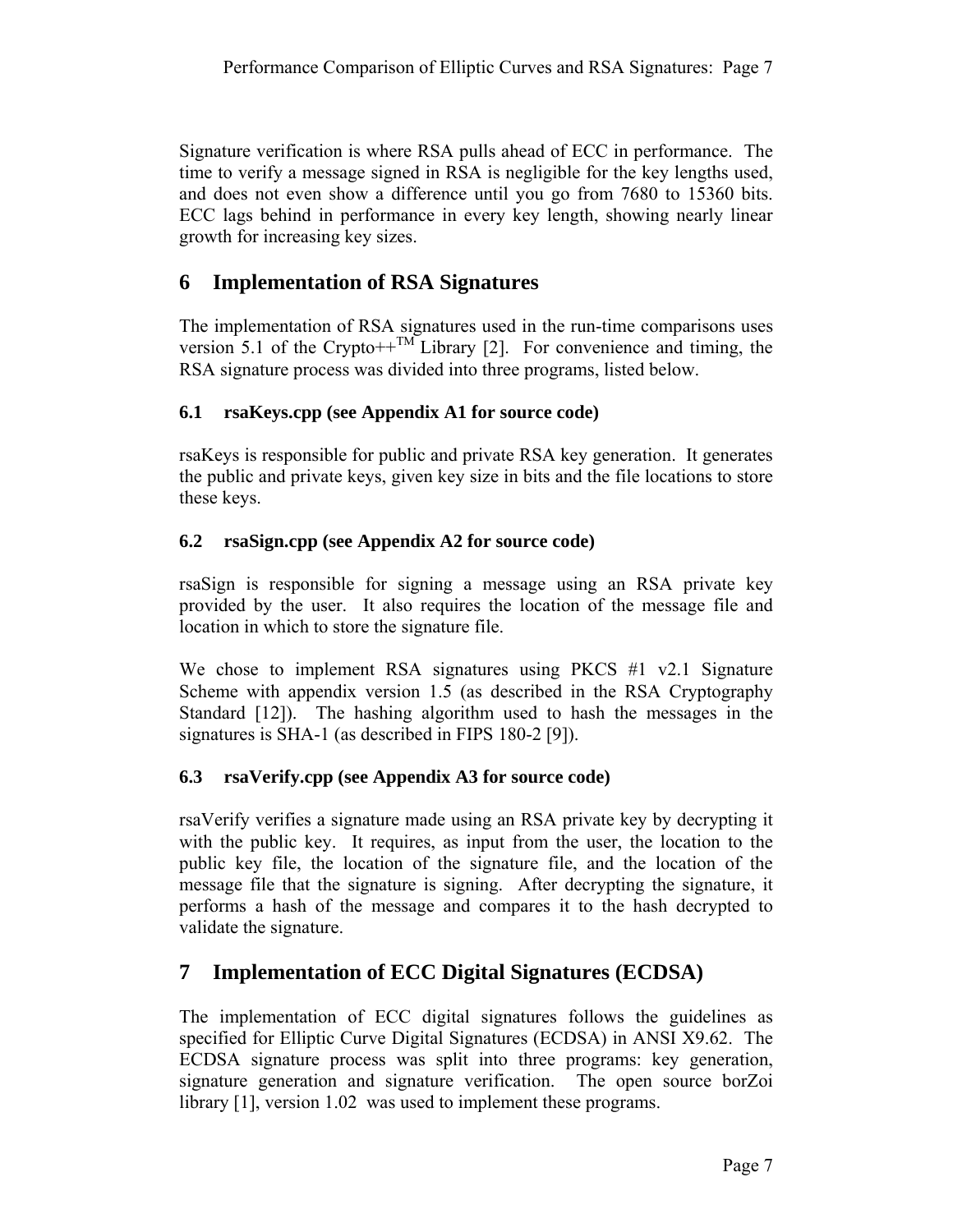### **7.1 ecdsaKeys.cpp (see Appendix A4 for source code)**

ecdsaKeys is responsible for the generation of ECDSA keys for the specific NIST approved binary fields  $GF(2^n)$  of 163, 233, 283, 409 and 571. It generates a public and private key pair that is saved to disk in ASN.1 DER (Distinguished Encoding Rules) syntax according to ANSI X9.62 standards [7].

### **7.2 ecdsaSign.cpp (see Appendix A5 for source code)**

ecdsaSign reads in a message stored on disk, and generates a signature file according to ANSI X9.62 standards based on the user's ECDSA private key file from ecdsaKeys. The signature file is stored on disk in ASN.1 DER encoding.

The hashing function used is SHA-1 (as described in FIPS 180-2 [9]).

### **7.3 ecdsaVerify.cpp (see Appendix A6 for source code)**

ecdsaVerify performs the verification process to determine whether the message and its signature match the public key for the author of the message. It ensures that, if verification is successful, the author of the message was the signer of the message, and the message has not been modified during transmission.

## **8 Conclusions**

Our findings suggest that RSA key generation is significantly slower than ECC key generation for RSA key of sizes 1024 bits and greater. Considering there are affordable devices than can break RSA keys smaller than 1024 bits in a matter of days [3], the cost of key generation can be considered as a factor in the choice of public key systems to use when using digital signatures, especially for smaller devices with less computational resources than our test machine.

Devices that do not need to generate RSA keys for each use, but rather have fixed RSA keys, will not have such a setback due to memory and time constraints compared to ECC, as our results show. RSA is comparable to ECC for digital signature creation in terms of time, and is faster than ECC for digital signature verification. Thus, for applications requiring message verification more often than signature generation, RSA may be the better choice.

ECC is still in its infancy, and thus has not received as much scientific analysis as the much older RSA scheme. The smaller key sizes of ECC potentially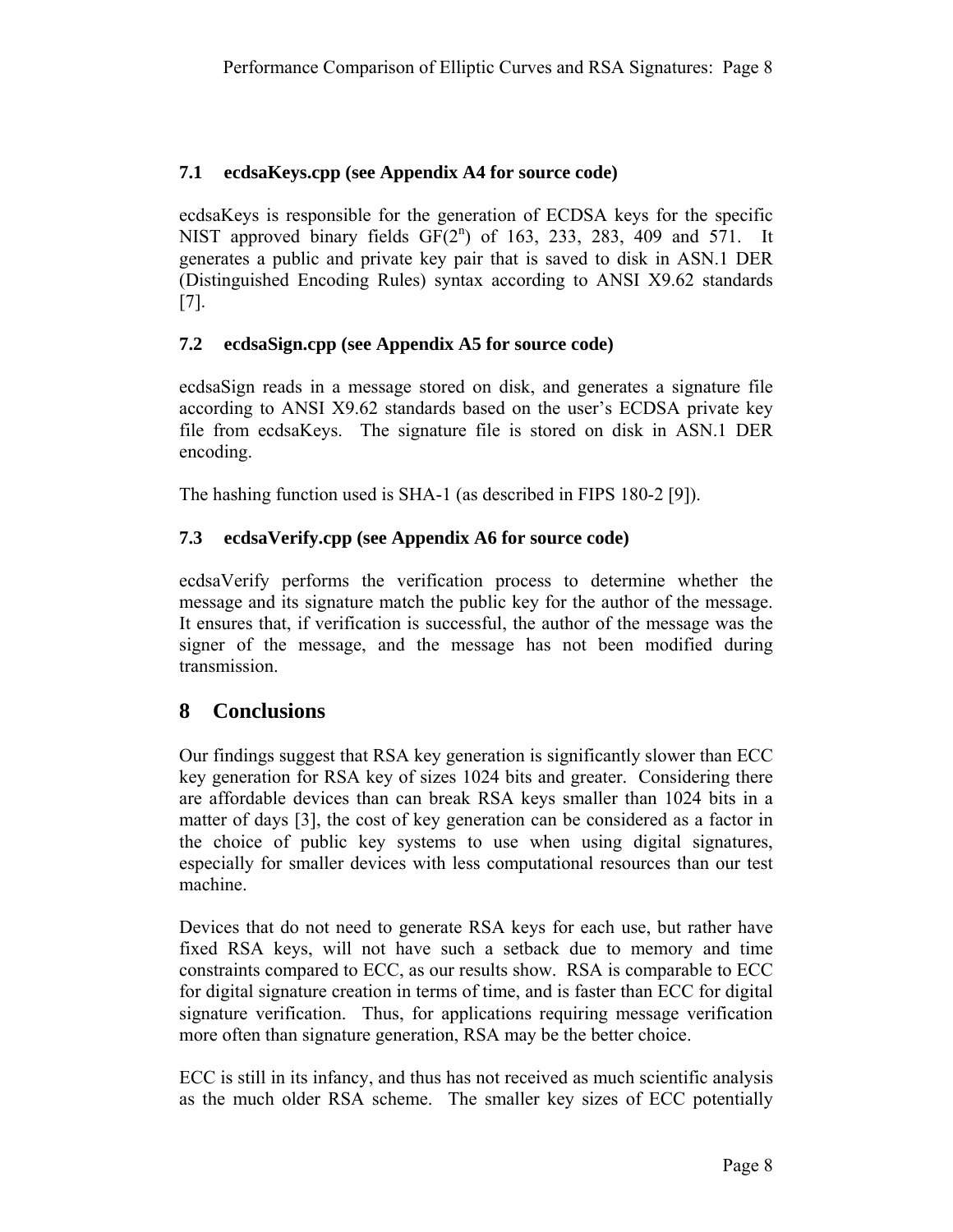allow for less computationally able devices such as smart cards and embedded systems to use cryptography for secure data transmissions, message verification and other means.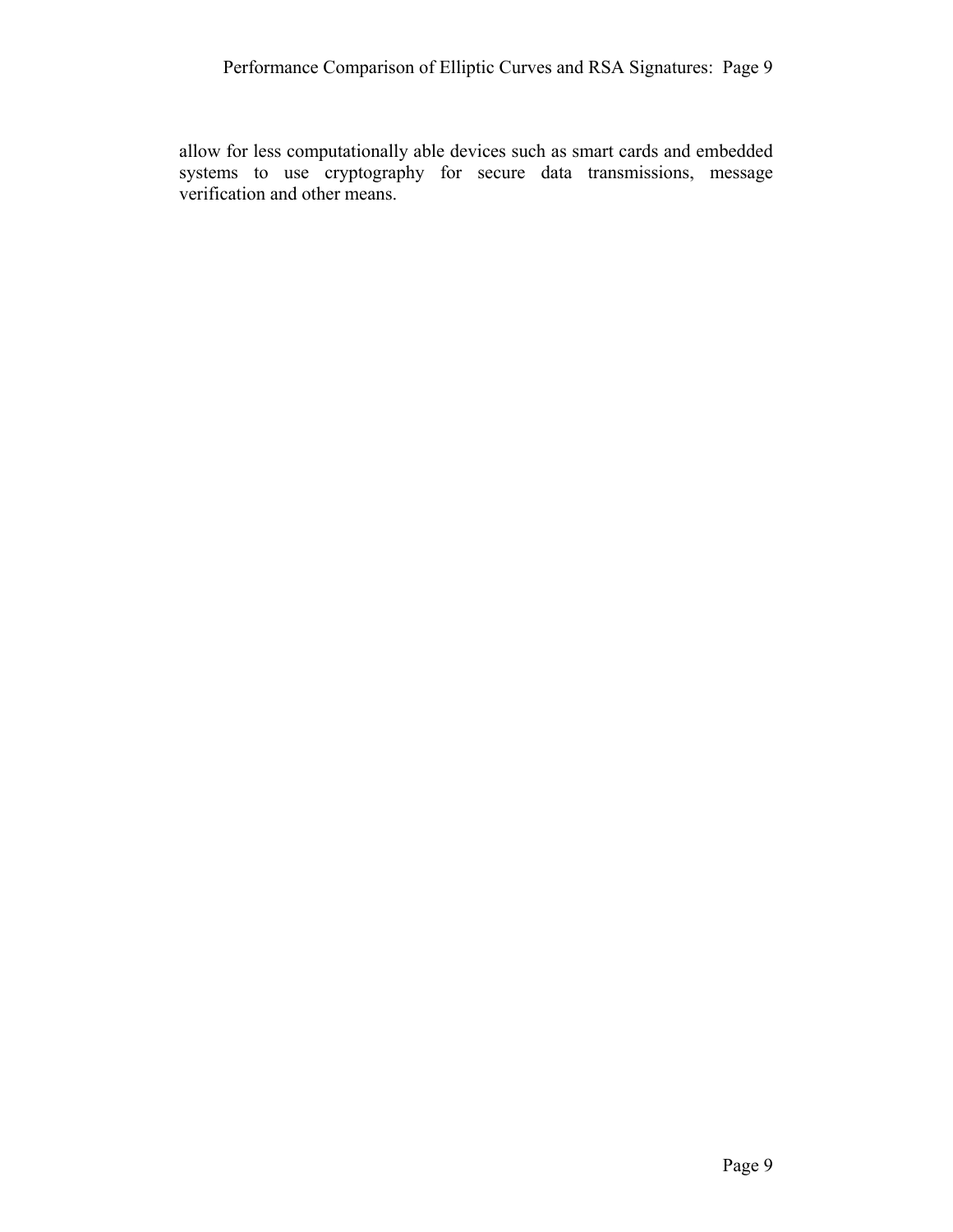# **9 References**

### **9.1 Software Libraries**

- [1] borzoi 1.02 an open source Elliptic Curve Cryptography Library by Dragongate Technologies Ltd. Available (28 April 2004) at: http://www.dragongate-technologies.com/
- [2] Crypto++<sup>TM</sup> Library 5.1 a Free C++ Class Library of Cryptographic Schemes. Written by Wei Dai. Available (28 April 2004) at: http://www.eskimo.com/~weidai/cryptlib.html

### **9.2 Research Papers and Journals**

- [3] A. Shamir, and E. Tromer, Factoring Large Numbers with the TWIRL Device. Available (28 April 2004) at: http://psifertex.com/download/twirl.pdf
- [4] A. Lenstra, and E. Verheul, "Selecting Cryptographic Key Sizes", Journal of Cryptology 14 (2001) 255-293.
- [5] D. Boneh, and R. Venkatesan. Breaking RSA May be Easier Than Factoring. Available (28 April 2004) at: http://theory.stanford.edu/~dabo/papers/no\_rsa\_red.pdf
- [6] S. Vanstone, "Responses to NIST's Proposal", Communications of the ACM, 35, July 1992, 50-52

### **9.3 Standards**

- [7] Abstract Syntax Notation One Standard. Available (28 April 2004) at: http://asn1.elibel.tm.fr/en/
- [8] Elliptic Curve Digital Signature Algorithm (ECDSA). Available (28 April 2004) at: http://www.comms.scitech.susx.ac.uk/fft/crypto/ecdsa.pdf
- [9] FIPS 180-2: The Secure Hash Standard. Available (28 April 2004) at: http://csrc.nist.gov/publications/fips/fips180-2/fips180-2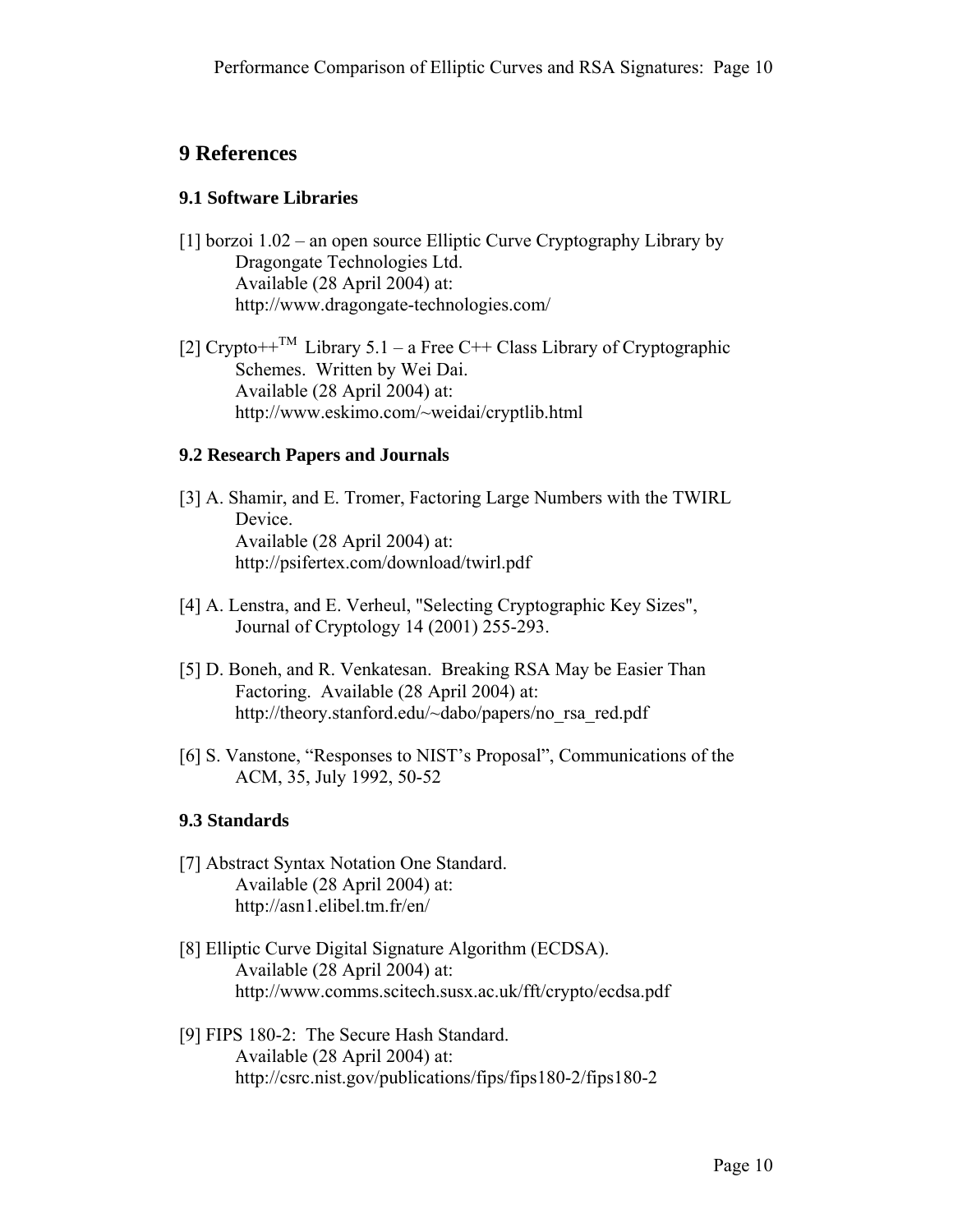- [10] FIPS 186-2: The Digital Signature Standard. Available (28 April 2004) at: http://csrc.nist.gov/publications/fips/fips186-2/fips186-2-change1.pdf
- [11] SEC 2: Recommended Elliptic Curve Domain Parameters. Available (28 April 2004) at: http://www.secg.org/collateral/sec2\_final.pdf
- [12] PKCS#1 v2.1: RSA Cryptography Standard, RSA Laboratories, June 14, 2002

### **9.4 Books and Presentations**

- [13] I. Blake, G. Seroussi, and N. Smart. Elliptic Curves in Cryptography. Cambridge University Press, 1999.
- [14] P. Riikonen. RSA Algorithm. Available (28 April 2004) at: http://iki.fi/priikone/docs/rsa.pdf
- [15] W. Mao. Modern Cryptography: Theory and Practice. © 2004. pp. 258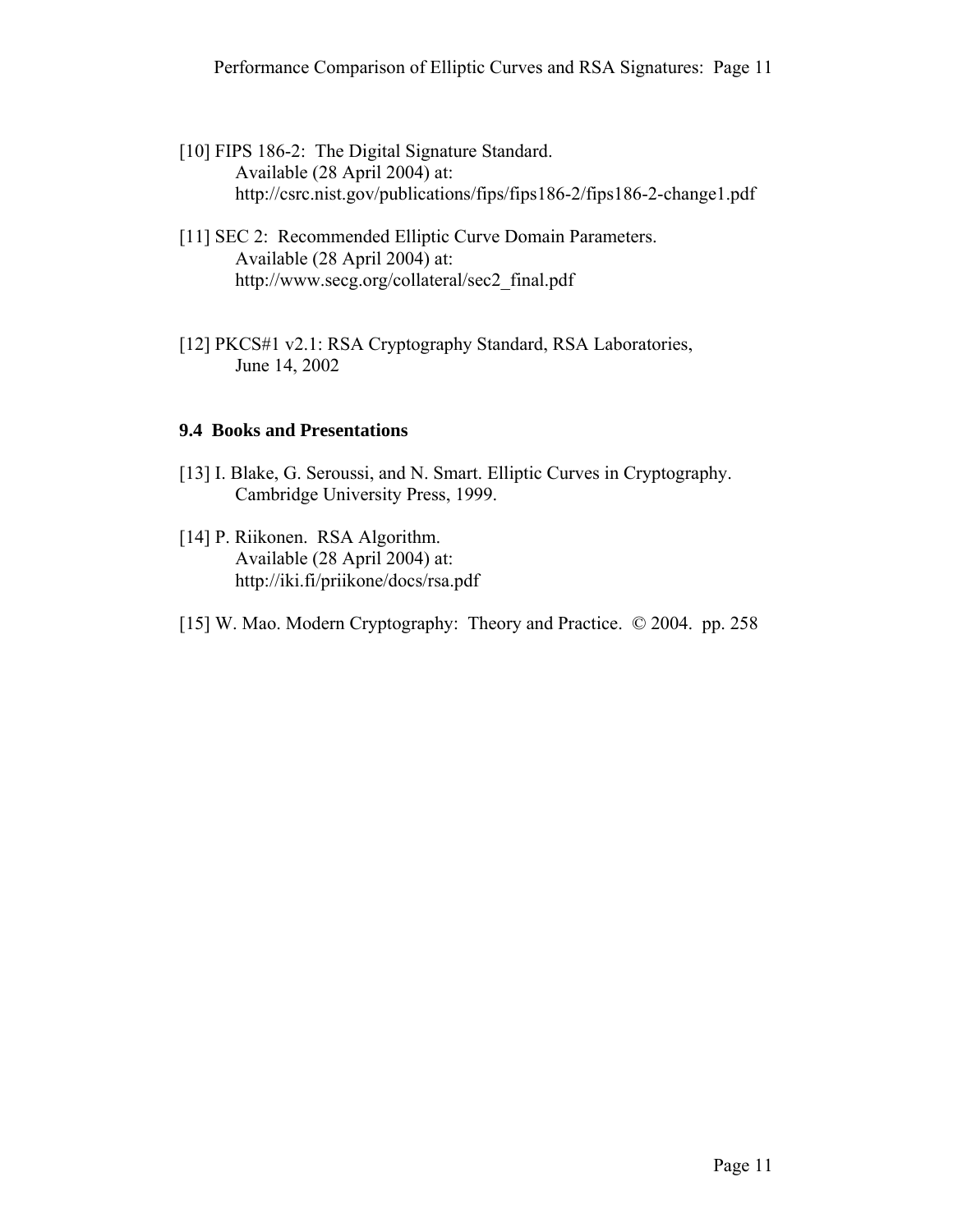```
EECS 498: Introduction to Cryptography
 Brandon Arrendondo [barendo@umich.edu]
  Nic Jansma [njansma@umich.edu]
 rsaKeys.cpp
 Generate a pair of RSA keys.
#include <string>
#include <iostream>
#include <time.h>
#include "base64.h"
#include "default.h"
#include "files.h"
#include "hex.h"
#include "randpool.h"
#include "rng.h"
#include "osrng.h"
#include "rsa.h"
using namespace CryptoPP;
int main(int argc, char *argv[])
ſ
   std::string privFilename, pubFilename;
 unsigned int keyLength;
   if (\text{area} != 3) {
       std:: cout << "RSA Key Generation\n";
       std::cout << "Usage: rsa_genkeys keylen keyfile\n\n";
       std::cout << " keyfile will have .pri and .pub appeneded to it\n";
       exit(1);\}keyLength = atoi(argv[1]);privFilename = argv[2];privFilename.append(".pri");
   publicname = argv[2];pubFilename.append(".pub");
 AutoSeededRandomPool rng;
   RSAES_OAEP_SHA_Decryptor priv(rng, keyLength);
   HexEncoder privFile(new FileSink(privFilename.c_str()));
   priv.DEREncode(privFile);
   privFile.MessageEnd();
   RSAES_OAEP_SHA_Encryptor pub(priv);
   HexEncoder pubFile(new FileSink(pubFilename.c_str()));
   pub.DEREncode(pubFile);
   pubFile.MessageEnd();
\}
```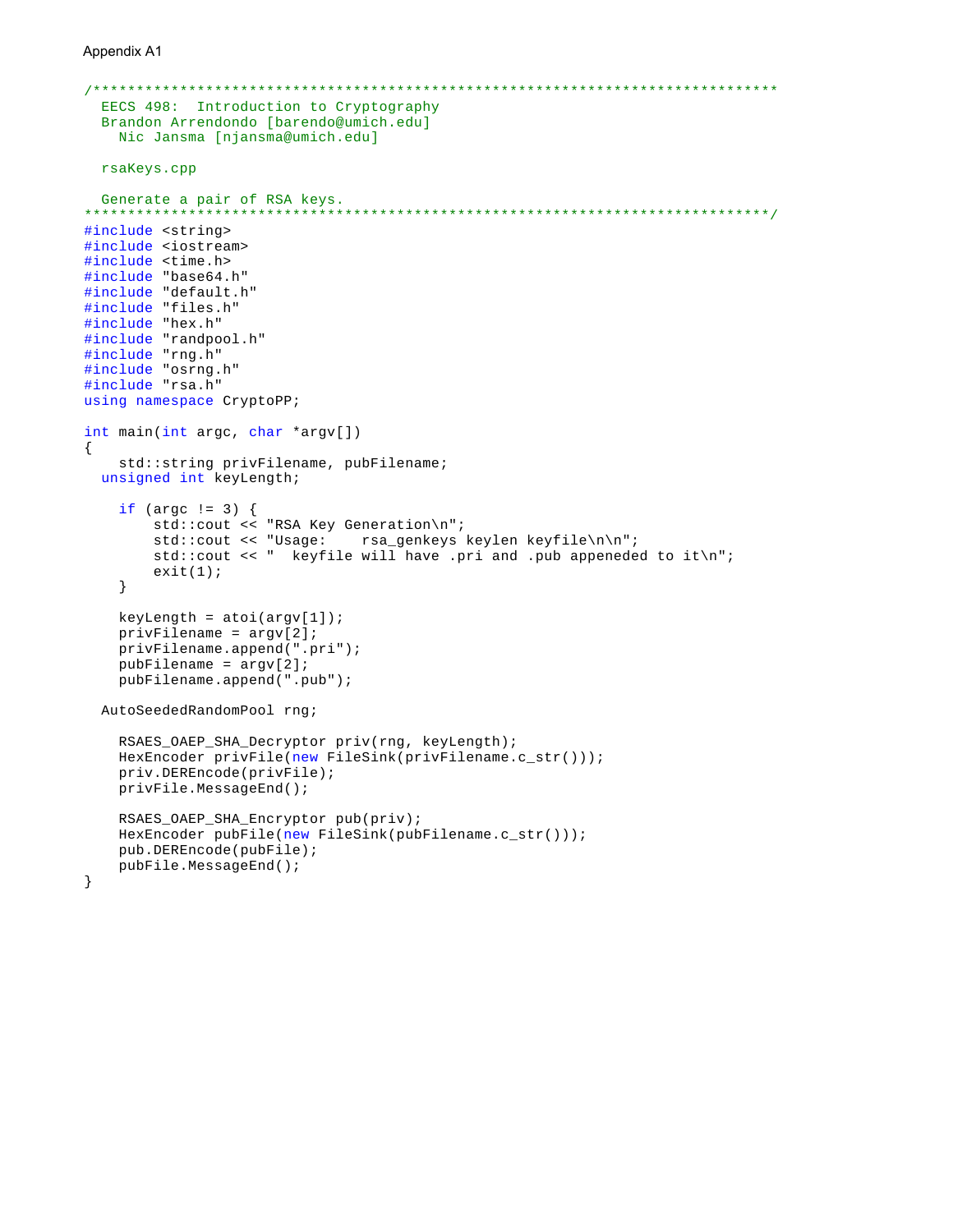```
EECS 498: Introduction to Cryptography
 Brandon Arrendondo [barendo@umich.edu]
   Nic Jansma [njansma@umich.edu]
 rsaSign.cpp
 Sign a message using an RSA private key.
                                       **************************
#include <iostream>
#include <time.h>
#include "base64.h"
#include "default.h"
#include "files.h"
#include "hex.h"
#include "randpool.h"
#include "rng.h"
#include "osrng.h"
#include "rsa.h"
using namespace CryptoPP;
int main(int argc, char *argv[])
\{std::string priFilename, msgFilename, sigFilename;
 if (\arg c := 4) {
       \texttt{std::count} \; \texttt{<<} \texttt{ "RSA Verification\texttt{''};}std::cout << "Usage: rsa_sign prifile message sig\n\n";
       exit(1);\}prifilename = argv[1];msgFilename = argv[2];sigFilename = argv[3];AutoSeededRandomPool rng;
 FileSource privFile(priFilename.c_str(), true, new HexDecoder);
 RSASSA_PKCS1v15_SHA_Signer priv(privFile);
 FileSource f(msgFilename.c_str(), true, new SignerFilter(rng, priv,
                      new HexEncoder(new FileSink(sigFilename.c_str()))));
 return 0;
\}
```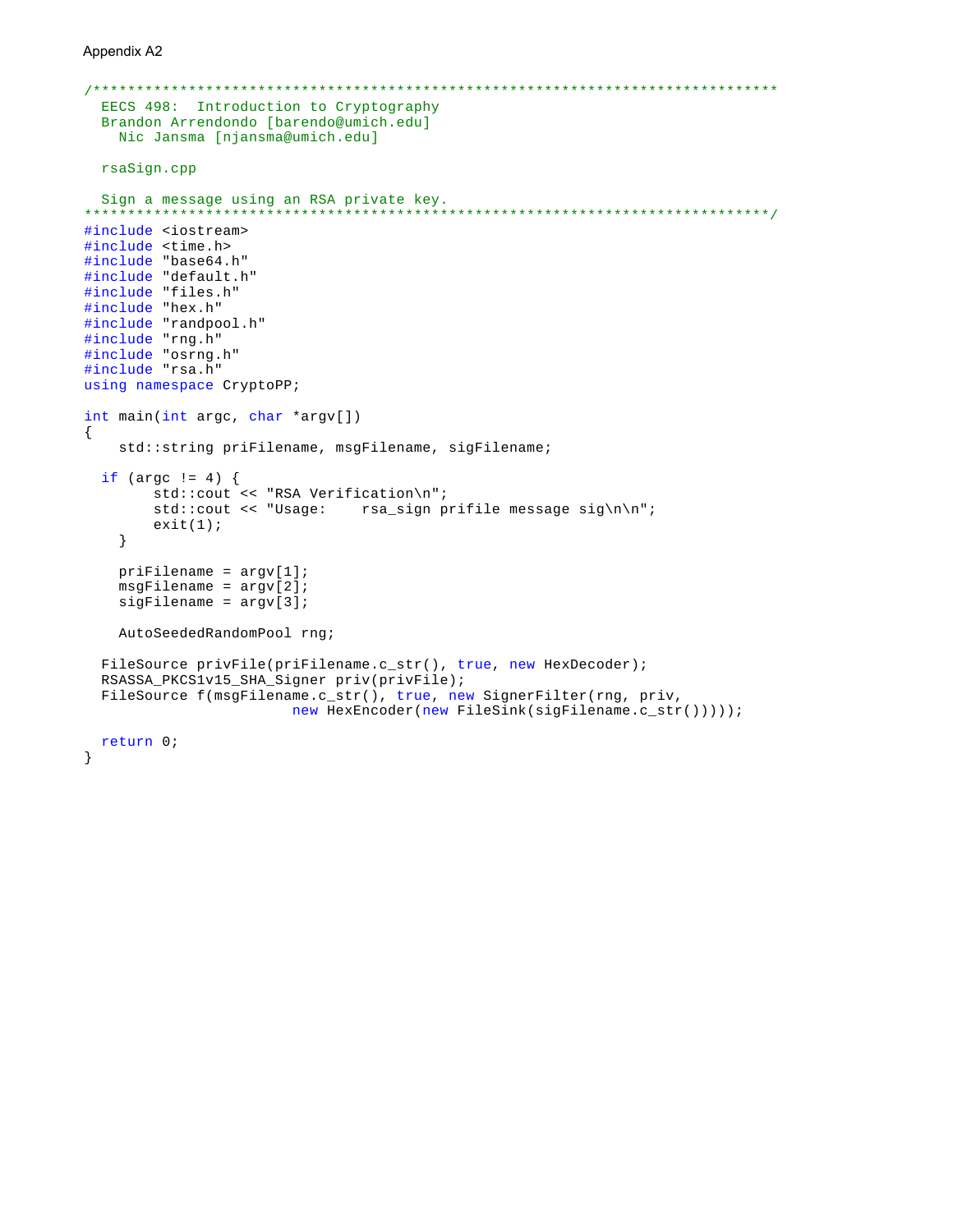```
EECS 498: Introduction to Cryptography
 Brandon Arrendondo [barendo@umich.edu]
  Nic Jansma [njansma@umich.edu]
 rsaVerify.cpp
 Verify a RSA signed message
#include <string>
#include <iostream>
#include <time.h>
#include "base64.h"
#include "default.h"
#include "files.h"
#include "hex.h"
#include "randpool.h"
#include "rng.h"
#include "osrng.h"
#include "rsa.h"
using namespace CryptoPP;
int main(int argc, char *argv[])
\{std::string pubFilename, msgFilename, sigFilename;
 if (argc != 4) {
       std:: cout << "RSA Verification\n";
       std::count \leq "Usage: rsa\_verify public message sign\n"exit(1);\left\{ \right.publicname = argv[1];msgFilename = argv[2];sigFilename = argv[3];FileSource pubFile(pubFilename.c_str(), true, new HexDecoder);
 RSASSA_PKCS1v15_SHA_Verifier pub(pubFile);
 FileSource signatureFile(sigFilename.c_str(), true, new HexDecoder);
 if (signatureFile.MaxRetrievable() != pub.SignatureLength()) {
       std::cout << "Incorrect public key\n";
   \}SecByteBlock signature(pub.SignatureLength());
 signatureFile.Get(signature, signature.size());
 VerifierFilter *verifierFilter = new VerifierFilter(pub);
 verifierFilter->Put(signature, pub.SignatureLength());
 FileSource f(msgFilename.c_str(), true, verifierFilter);
 if(verifierFilter->GetLastResult())
 \{std::cout << "Valid signature" << std::endl;
 \}else
 \{std::cout << "Invalid signature" << std::endl;
 \mathcal{E}return 0;
\big\}
```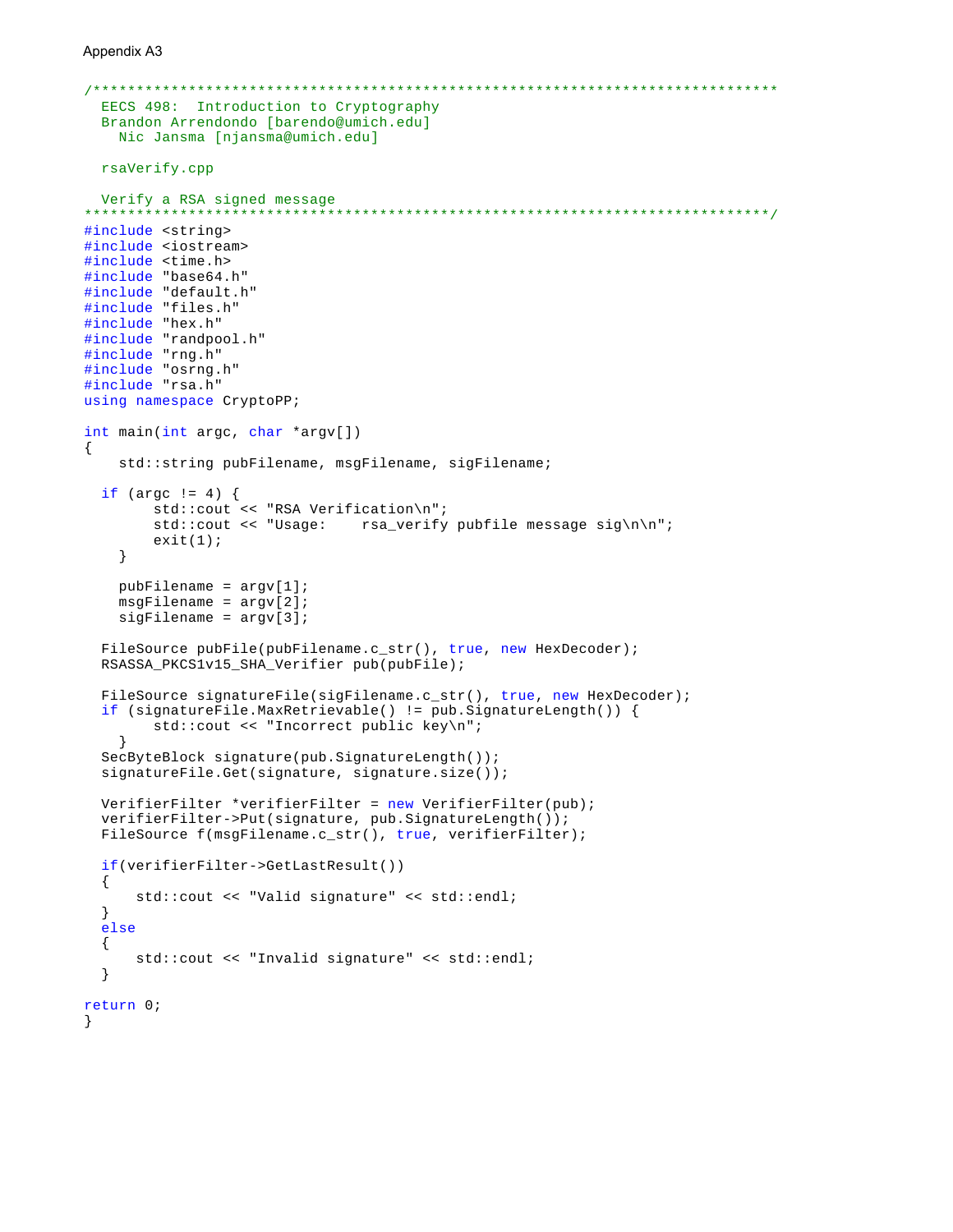```
EECS 498: Introduction to Cryptography
 Brandon Arrendondo [barendo@umich.edu]
   Nic Jansma [njansma@umich.edu]
 ecdsaKeys.cpp
 Generate ECC private and public key pair
                                   **************************************
#include "borzoi.h"
#include "nist_curves.h"
#include <fstream>
#include <string>
using namespace std;
void gen_keys(string pass, string oFile, int keylen);
int main (int argc, char* argv[]) {
   // send to key generation function
   if (\arg c := 4) {
       cout << "ECDSA Key Generation" << endl;
       cout << "Usage: ecdsa genkeys \"password\" output file keylen" << endl << endl;
       cout << " Files output_file.pub and output_file.priv will be created" << endl;
       cout << " keylen: can be 163, 233, 283, 409, 571 " << endl;
       exit(1);\mathcal{E}// generate keys to a file
   gen_keys(argv[1], argv[2], atoi(argv[3]));
   return 0;
\mathcal{E}void gen_keys(string pass, string oFile, int keylen) {
   ECPrivKey *keyPriv;
   string sFilePri = oFile;
   ECPubKey *keyPub;
   string sFilePub = oFile;
   EC_Domain_Parameters dp;
   // generate file names
   sFilePri.append(".pri");
   sFilePub.append(".pub");
   // determine keysize
   switch (keylen) {
       case 163:use_NIST_B_163()dp = NIST_B_163;break;
       case 233:use_NIST_B_233()dp = NIST_B_233;break;
       case 283:
          use_NIST_B_283()dp = NIST_B_283;break;
       case 409:
          use_NIST_B_409()dp = NIST_B_409;
          break;
```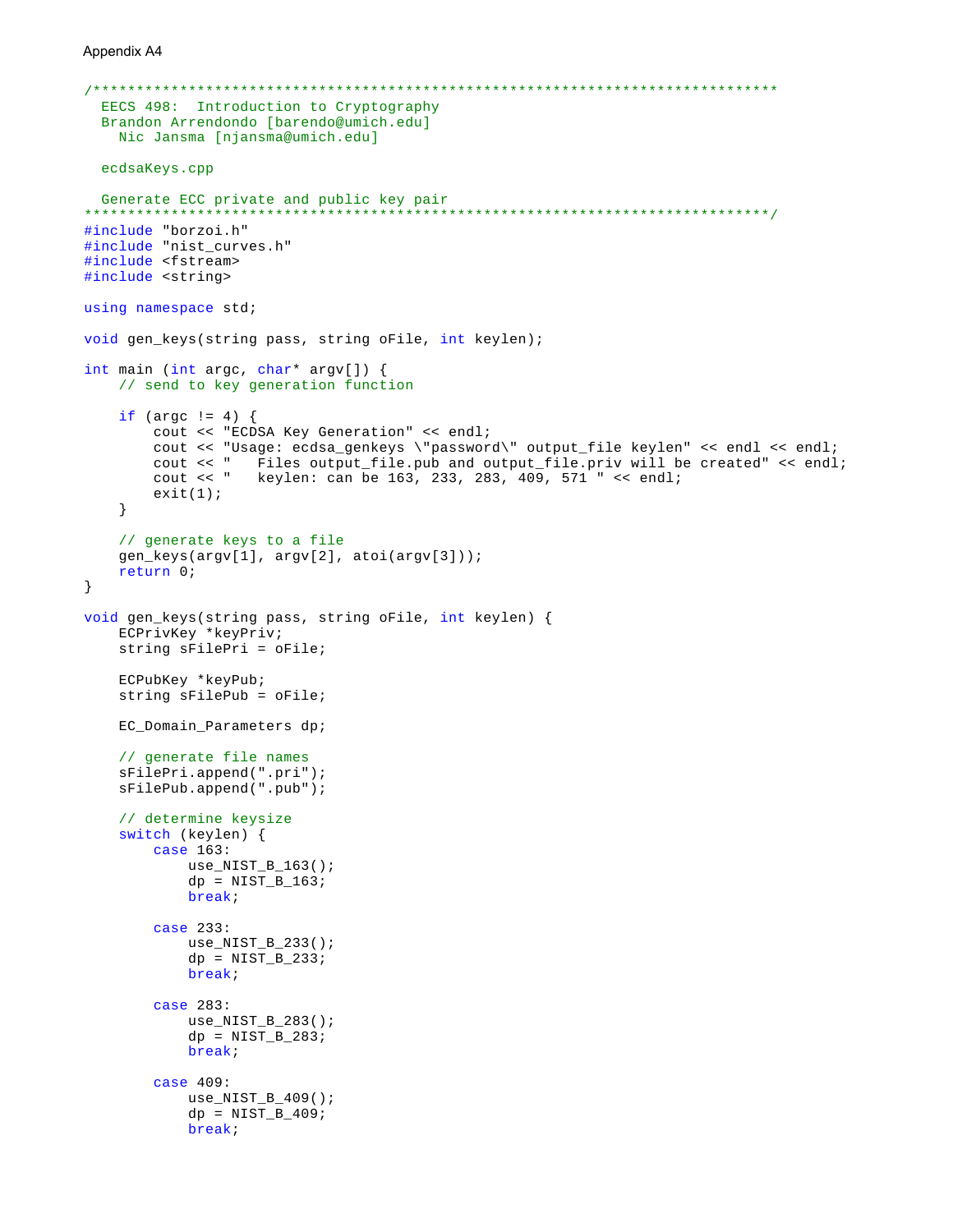```
 case 571:
        use_NIST_B_571();
        dp = NIST_B_571; break;
 }
 cout << "Using keysize: " << keylen << " bits." << endl;
// create private key
 cout << "Generating private key, please be patient... " << endl;
keyPriv = new ECPrivKey(dp);
 cout << "done!" << endl;
// encrypt this to DER and Hex (for file output and screen output)
 DER keyPrivDER(*keyPriv);
 HexEncoder oHex(keyPrivDER);
// show the hex encoding on screen
cout << oHex << endl << endl;
// generate public key
 cout << "Generating public key... ";
 keyPub = new ECPubKey(*keyPriv);
 cout << "done:" << endl;
// convert to DER and HEX
 DER keyPubDER(*keyPub);
 oHex = HexEncoder(keyPubDER);
// print out public key to screen
 cout << oHex << endl << endl;
// output DER for private key to file
 cout << "Creating file " << oFile << ".pri ...";
 ofstream outfile (sFilePri.c_str(), std::ios::binary);
if (!outfile) {
     cout << "Couldn't open " << sFilePri << " for writing!" << endl;
    exit(1); }
 outfile << keyPrivDER;
 outfile.close();
 cout << "done." << endl;
// output DER for public key to file
 cout << "Creating file " << oFile << ".pub ...";
 outfile.open(sFilePub.c_str(), ios::binary);
if (!outfile) {
     cout << "Couldn't open " << sFilePub << " for writing!" << endl;
    exit(1); }
 outfile << keyPubDER;
 outfile.close();
 cout << "done." << endl;
// all done!
 cout << endl << "Finished successfully!" << endl;
return;
```
}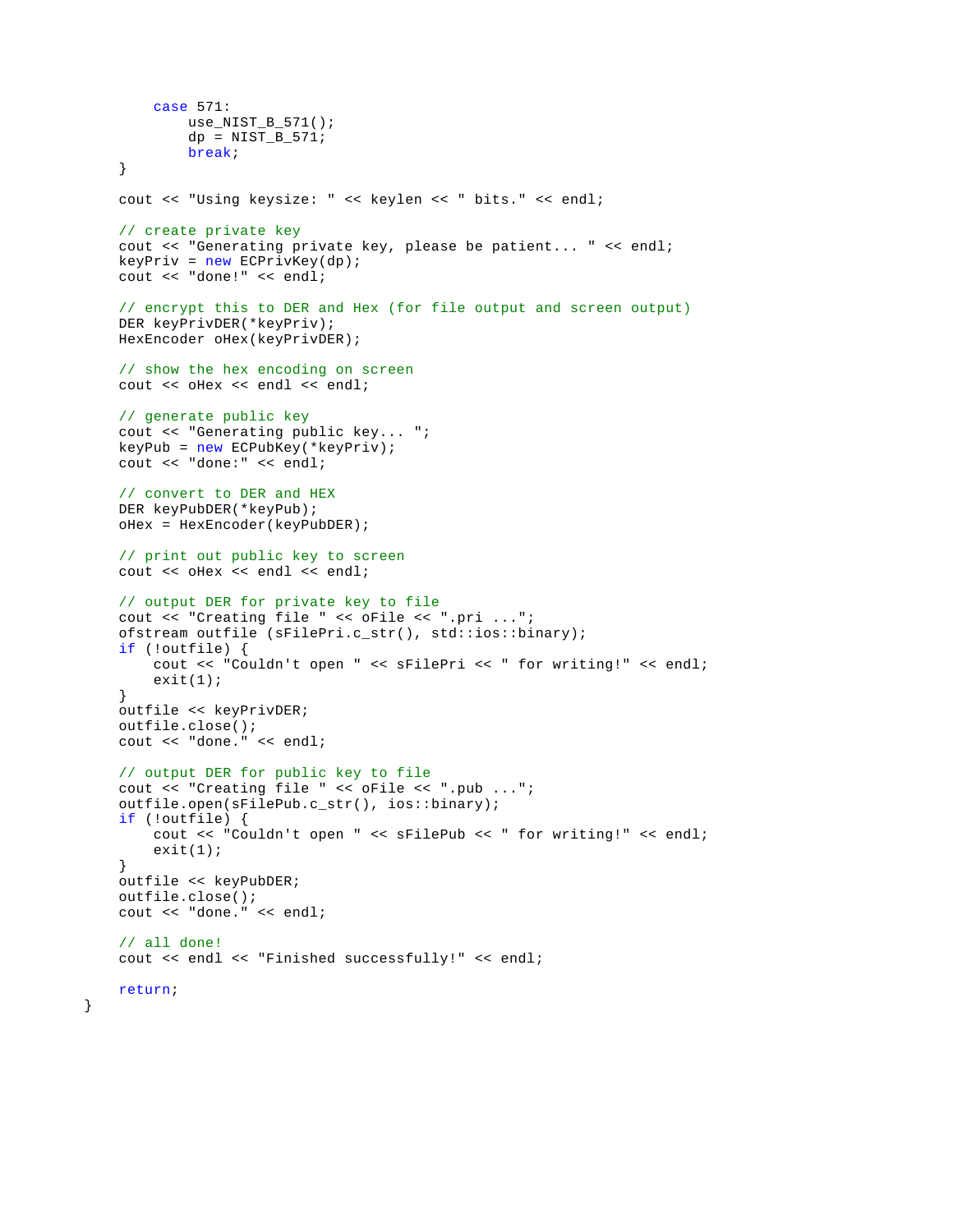```
EECS 498: Introduction to Cryptography
 Brandon Arrendondo [barendo@umich.edu]
   Nic Jansma [njansma@umich.edu]
 ecdsaSign.cpp
 Sign a message with ECC private keys.
                                   **************************************
#include "borzoi.h"
#include "nist_curves.h"
#include <fstream>
#include <string>
using namespace std;
void ecdsa_sign(string sInFile, string sOutFile, string sKeyFile);
void print_octetstr(OCTETSTR o);
int main (int argc, char* argv[]) {
   // send to key generation function
   if (\arg c := 4) {
       cout << "ECDSA Signature Generation" << endl;
       cout << "Usage: ecdsa_sign input_file sig_file priv_key" << endl << endl;
       exit(1);\}// generate keys to a file
   ecdsa_sign(argv[1], argv[2], argv[3]);
   return 0;\}void ecdsa_sign(string sInFile, string sOutFile, string sKeyFile) {
   OCTETSTR oStr;
   OCTET o;
   OCTETSTR hash;
   char c;
   // open file from disk
   cout << "Reading in data from " << sInFile << "... ";
   ifstream ifsInFile(sInFile.c_str(), std::ios::binary);
   if (!ifsInFile) {
       cout << "Error! Couldn't read input file " << sInFile << "!" << endl;
       exit(1);\}// read file into memory
   while (ifsInFile.get(c)) {
       o = (unsigned char)coStr.push_back (o);
   \}cout << "done." << endl << endl;
   // compute hash of message
   hash = SHA(oStr);HexEncoder h(hash);
   cout << "Hash: " << h << endl;
   // read in private key
   oStr.clear();
   cout << "Reading in private key... " << endl;
   ifsInFile.close();
   ifsInFile.clear();
   ifsInFile.open(sKeyFile.c_str(), std::ios::binary);
   if (!ifsInFile) {
```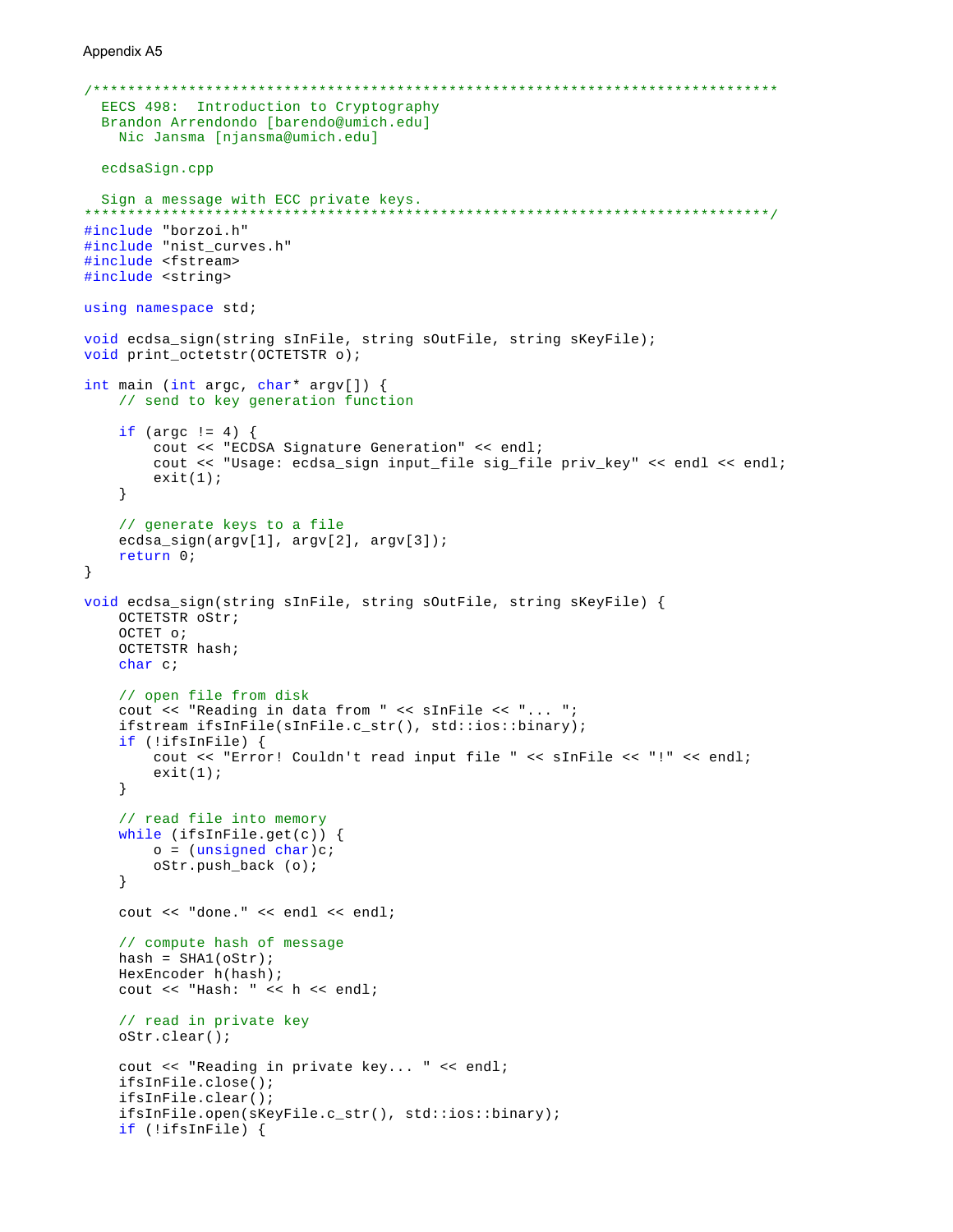```
 cout << "Error! Couldn't read key file " << sKeyFile << "!" << endl;
        exit(1); }
    // read file into memory
    while (ifsInFile.get(c)) {
       o = (unsigned char)c;
        oStr.push_back (o);
     }
     ECPrivKey keyPriv = DER(oStr).toECPrivKey();
     cout << "done!" << endl;
     cout << "Generating signature, please wait..." << endl;
    // convert input to private key
    // create signature object
     ECDSA sig (keyPriv, OS2IP(hash));
     DER sigDER(sig);
    cout << "done!" << endl << endl;
   // output DER to sig file
    cout << "Creating signature file " << sOutFile << "...";
     ofstream outfile(sOutFile.c_str(), ios::binary);
    if (!outfile) {
        cout << "Couldn't open " << sOutFile << " for writing!" << endl;
        exit(1); }
     outfile << sigDER;
     outfile.close();
     cout << "done." << endl << endl;
    cout << "Signature:" << endl;
    h = HexEncoder(sigDER);
   cout << h << endl << endl;
    cout << "Finished successfull!" << endl;
   return;
void print_octetstr(OCTETSTR o) {
   for (int i = 0; i < o.size(); i++) {
        cout << o[i];
     }
```
}

}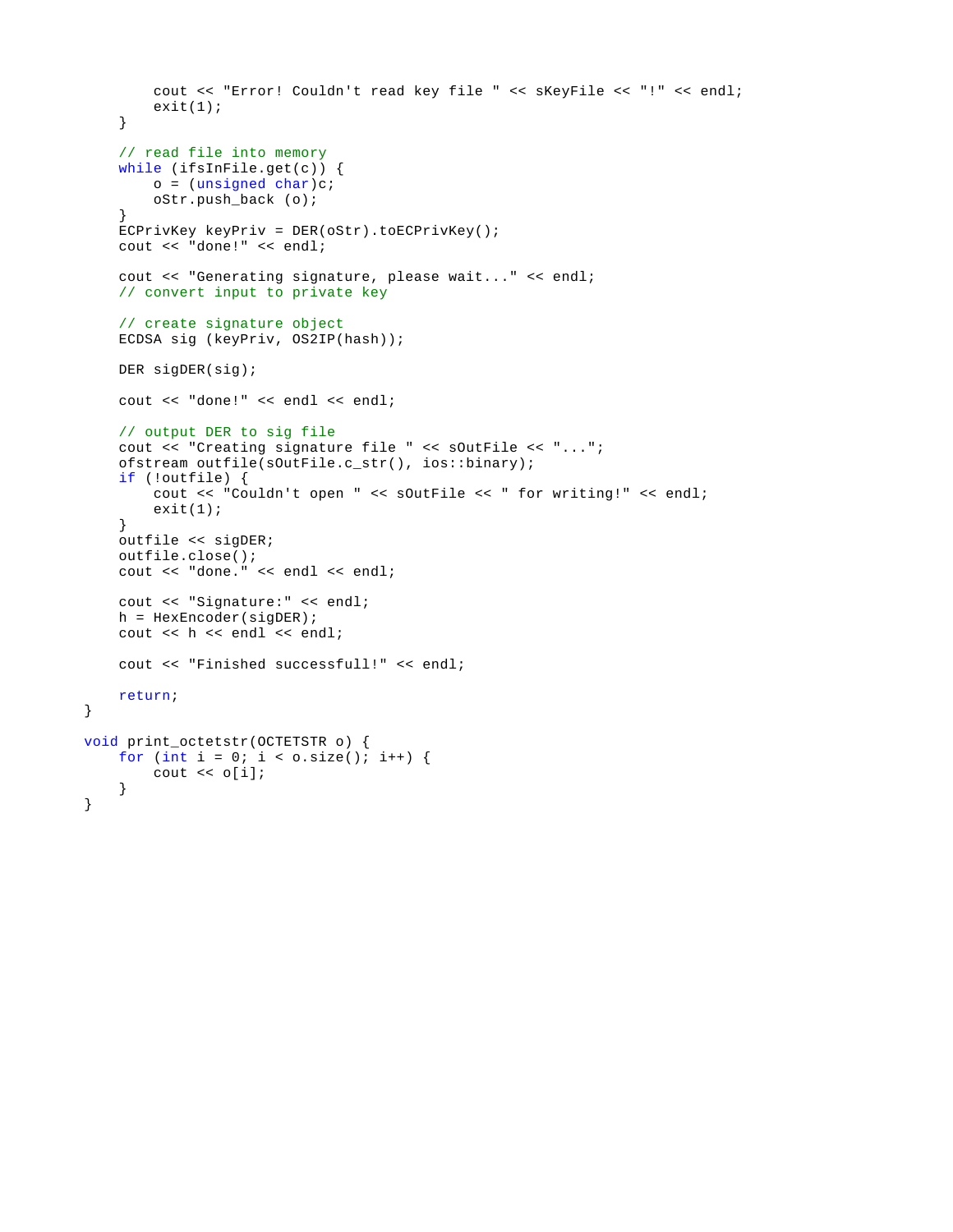```
EECS 498: Introduction to Cryptography
 Brandon Arrendondo [barendo@umich.edu]
  Nic Jansma [njansma@umich.edu]
 ecdsaVerify.cpp
 Verify a message signed with ecdsaSign.
#include "borzoi.h"
#include "nist_curves.h"
#include <fstream>
#include <string>
using namespace std;
bool ecdsa_verify(string sInFile, string sSigFile, string sKeyFile);
int main (int argc, char* argv[]) {
   // send to key generation function
   if (\text{argc} := 4) {
       cout << "ECDSA Signature Generation" << endl;
       cout << "Usage: ecdsa_verify input_file sig_file pub_key" << endl << endl;
       exit(1);\}// generate keys to a file
   if (ecdsa\_verify(argv[1], argv[2], argv[3])) {
       cout << "Verification successful!" << endl;
   \} else {
       cout << "Verification FAILED!" << endl;
   \mathcal{E}return 0;
\}bool ecdsa_verify(string sInFile, string sSigFile, string sKeyFile) {
   OCTETSTR oStr;
   OCTET OOCTETSTR hash;
   char c;
   // open file from disk
   cout << "Reading in data from " << sInFile << "... ";
   ifstream ifsInFile(sInFile.c_str(), std::ios::binary);
   if (!ifsInFile) {
       cout << "Error! Couldn't read input file " << sInFile << "!" << endl;
       exit(1);\}// read file into memory
   while (ifsInFile.get(c)) {
       o = (unsigned char)coStr.push_back(o);\left\{ \right.cout << "done." << endl << endl;
   // compute hash of message
   hash = SHA(oStr);HexEncoder h(hash);
   cout << "Hash: " << h << endl << endl;
   // read in public key
   oStr.clear();
   cout << "Reading in public key... " << endl;
```